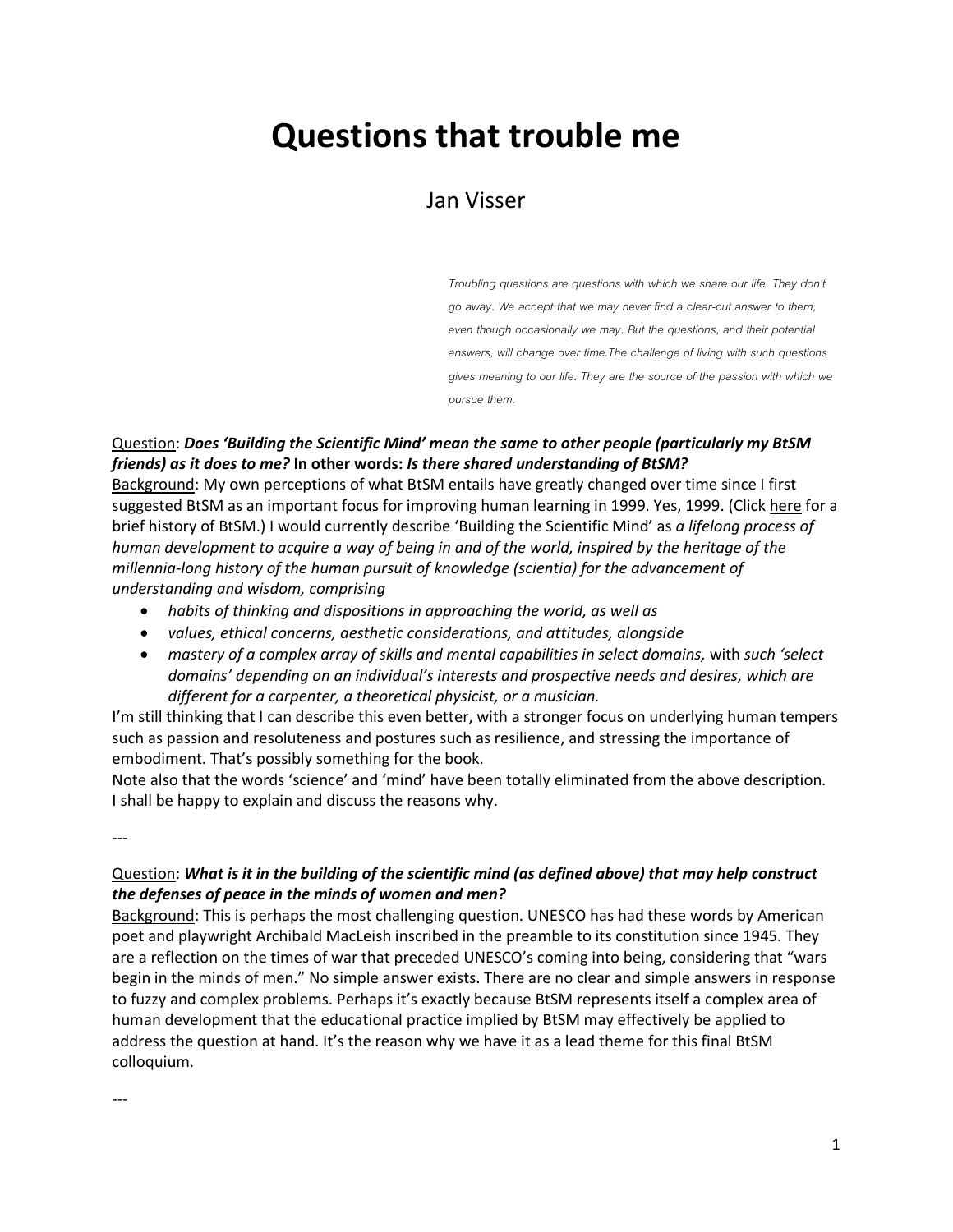Question: *Can we imagine planet earth, its biosphere, and humanity in the year 42015? What can we learn from such a prospective view against the backdrop of what we may learn by looking back at the heritage of our forebears who lived, as long as forty thousand years ago, in the area where we meet?* Background: In the Serra da Capivara we'll have the wonderful experience of appreciating the cultural heritage of a long gone past and get a glimpse of human existence in 40000 BP. In the year 42015 those who live then (assuming human life still exists) may contemplate the heritage we left behind. If they are lucky, they may have access to a video documentary about the cave dwellers of the  $21<sup>st</sup>$  century. If that video documentary will survive the millennia is uncertain, but it is certain that it exists now as it was recently produced. We will see that documentary and be able to compare our state of being with that of the cave dwellers of yore. I look forward to learning from what we learn.

---

#### Question: *What inroads can we make into imagining the learning landscape of the future, based on our appreciation of what it means to be human in the 21st century and beyond?*

Background: The look and feel of the learning landscape has hardly changed over the past several hundred years. We still see a strong focus of formal learning and general neglect of the value of the learning that takes place in informal settings. Yet we spend much more time learning in informal environments than the relatively short period in life we go to school or learn later in life through training and additional schooling to stay attuned to the demands of a changing work environment. Consequently, the general perception of learning is that "it's what you do in school." I have written in 2000 (together with Yusra Visser) a paper *[On the Difficulty of Changing Our Perceptions About Such](https://www.researchgate.net/publication/259811620_On_the_Difficulty_of_Changing_Our_Perceptions_About_Such_Things_as_Learning)  [Things as Learning](https://www.researchgate.net/publication/259811620_On_the_Difficulty_of_Changing_Our_Perceptions_About_Such_Things_as_Learning)* and followed through with numerous other publications aiming at addressing this 'difficulty' (of which an incomplete selection is available on [ResearchGate\)](https://www.researchgate.net/profile/Jan_Visser2/publications?sorting=newest). However, success so far is at best only modest. No doubt, it requires a community to foment the desired change. That community is growing, but slowly. We are all part of that community, there to develop and spread visions regarding the evolving learning landscape of the future. I feel attracted to exploring in the first place what can be done from a design perspective to bring into being an overall facilitating learning ecology and within that learning ecology specific facilitating learning environments for the building of the scientific mind. I intend to take this up with a couple of colleagues from the instructional design field.

---

## Question: *What technological, pedagocical and content knowledge and know-how will determine the effectiveness of future learning environments? What else is needed?*

Background: Lee Shulman coined the term Pedagogical Content Knowledge (PCK) in the 1980s, calling attention to the need for mastery of integrated knowledge from different domains in the training of teachers. As technology became an increasingly more important factor during the past three decades, the concept widened to Technological, Pedagogical and Content Knowledge (TPACK). A condensed article regarding these developments is availabl[e here.](http://www.citejournal.org/vol9/iss1/general/article1.cfm) Thinking about TPACK (and before that about PCK) has focused on the crucial role of teachers in the existing traditional learning environment. But that role may change, and so may the role of learners, as we argue in Learners in a Changing Learning [Landscape.](http://www.learndev.org/learnland2008.html) What will likely remain is the need for solid presence in the learning environment, shared across members of the communities that populate these environments, of relevant technological, pedagigical and content savviness. In view of rapid technological developments, can we reflect creatively and constructively on what is needed and how it can be brought together in an integrated fashion? More importantly, can we think of what else is needed that goes beyond TPACK.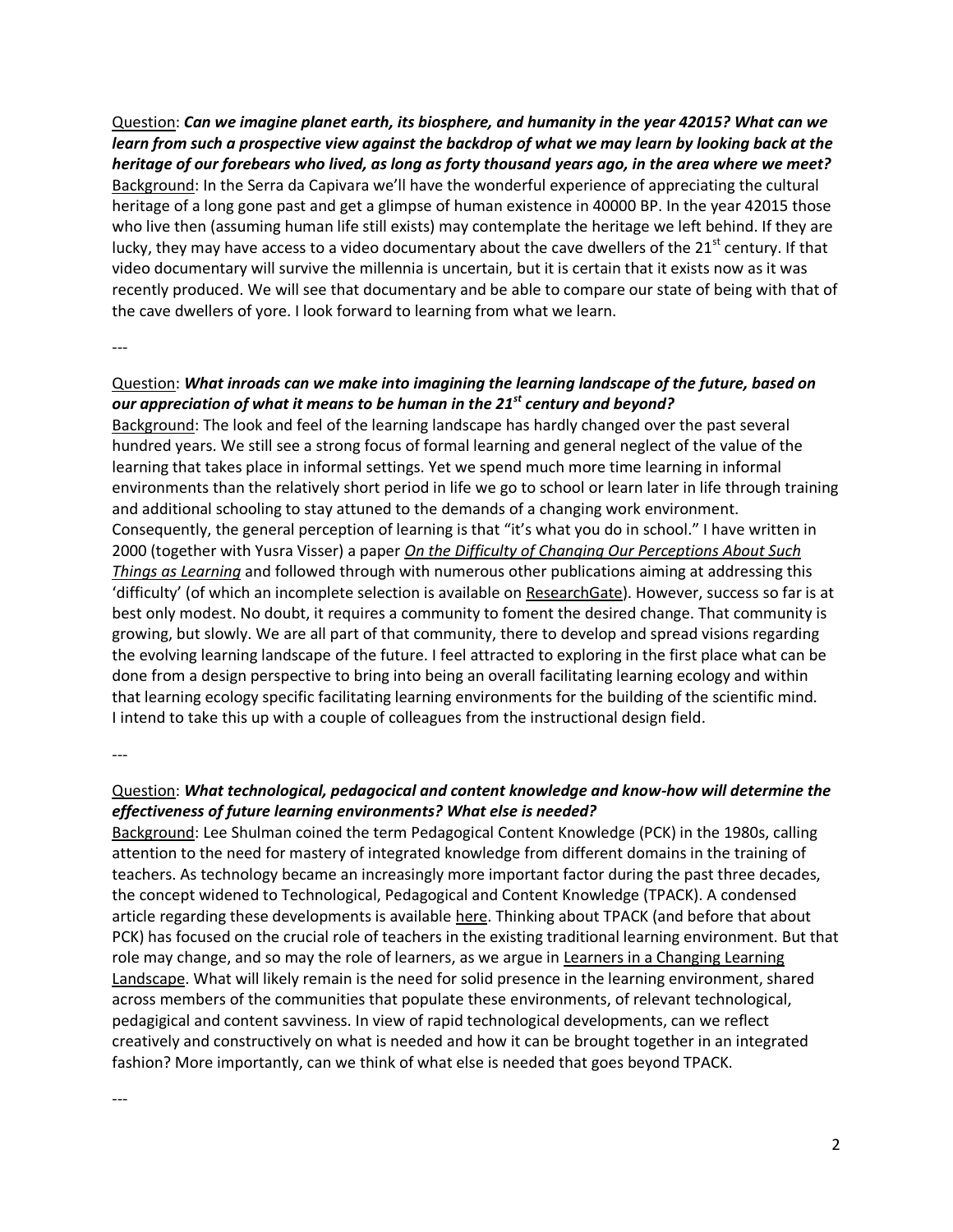#### Question: *How come those who spend years and years in school still exit it with deficient abilities to use their intellectual faculties critically? Can this be repaired? How?*

Background: Schooling practices are quite universally seen as being among the most strongly resistant to change. Many of my friends thus conclude that one shouldn't even try to bring about change within the system but rather apply oneself to creating a learning ecology without schools. I'm not so sure. I can well imagine—in fact, I have seen—that radically different schooling practices are possible and that they are indeed able to awaken and foment in students the capacity to think freely and autonomously. The problem is that where such alternative narratives emerge they are generally not welcomed but feared. Students may often still have to submit themselves to state imposed assessment practices that value achievements that are considered relevant in the traditional schooling context but that are counter to what such alternative models attempt to achieve.

---

#### Question: *What has gone wrong with religious sentiment? In the face of evolving secularization, what is it in the cultural heritage of humanity's religious past that should possibly be preserved and remain available for contemplation by future generations.*

Background: Archeologists have discovered evidence of religious impulses among our ancestors that go back as far as 50,000 years ago. The most primeval expression of such impulses is found in burial practices and forms of veneration of the dead, suggesting understanding of the fact that one's own existence is tied in with a world larger than oneself, connected with a meaningful past that preceded one's existence and a future that will continue beyond it. This is in keeping with the literal meaning of the Latin verb *religare* (to bind), which is often suggested to be the root of our current word religion. Such preoccupation with death and the dead at once serves to raise questions about what it means to be, in particular about what it means to be human. The question of being has kept philosophers from Plato to Heidegger busy. In fact, it continues to bother us all, ordinary mortals, as well. Interestingly, the ritual practices surrounding the dead are not limited to Homo sapiens. They have also been found among Homo Neanderthalensis. In our species, religious practices have evolved over the millennia. Consequently, the definitions of what pertains to religion and what not have become more elaborate and more convoluted over time. The track record of the current varieties of religion, particularly the monotheistic institutionalized religious traditions, is, in my view, troubling. While I recognize the valuable contribution of the invention of religion by our ancestors as a way of reflecting on our existence, most current expressions of religion seem to be out of touch with the state of understanding that has resulted from the developments in philosophy and, particularly, the natural sciences. Issues pertaining to the 'science and religion' debate have been discussed at various BtSM colloquia. If there is time during this final colloquium to take the issue up again, my question may be of iterest.

---

### Question: *What will we want to learn most when space exploration finally results in making contact with a distant world where intelligent self-conscious life once flourished but went extinct before we arrived on an archeological mission to understand the future?*

Background: The systematic search for extraterrestrial intelligence has been an ongoing effort since the creation of th[e SETI Institute](http://www.seti.org/) in 1984. It has recently been given a boost through a[n initiative announced](http://www.theguardian.com/science/2015/jul/20/breakthrough-listen-massive-radio-wave-project-scan-far-regions-for-alien-life)  [by Stephen Hawking.](http://www.theguardian.com/science/2015/jul/20/breakthrough-listen-massive-radio-wave-project-scan-far-regions-for-alien-life) Considering the number of celestial bodies throughout the universe with conditions similar to those on our planet it is far from improbable that life—and even intelligent life could be found elsewhere. It is equally likely, then, that also evidence of extinct life may be found. Extinction of life may be the consequence of external circumstances, such as the impact of an asteroid. It could also be the consequence of how living organisms undermine the conditions necessary for their